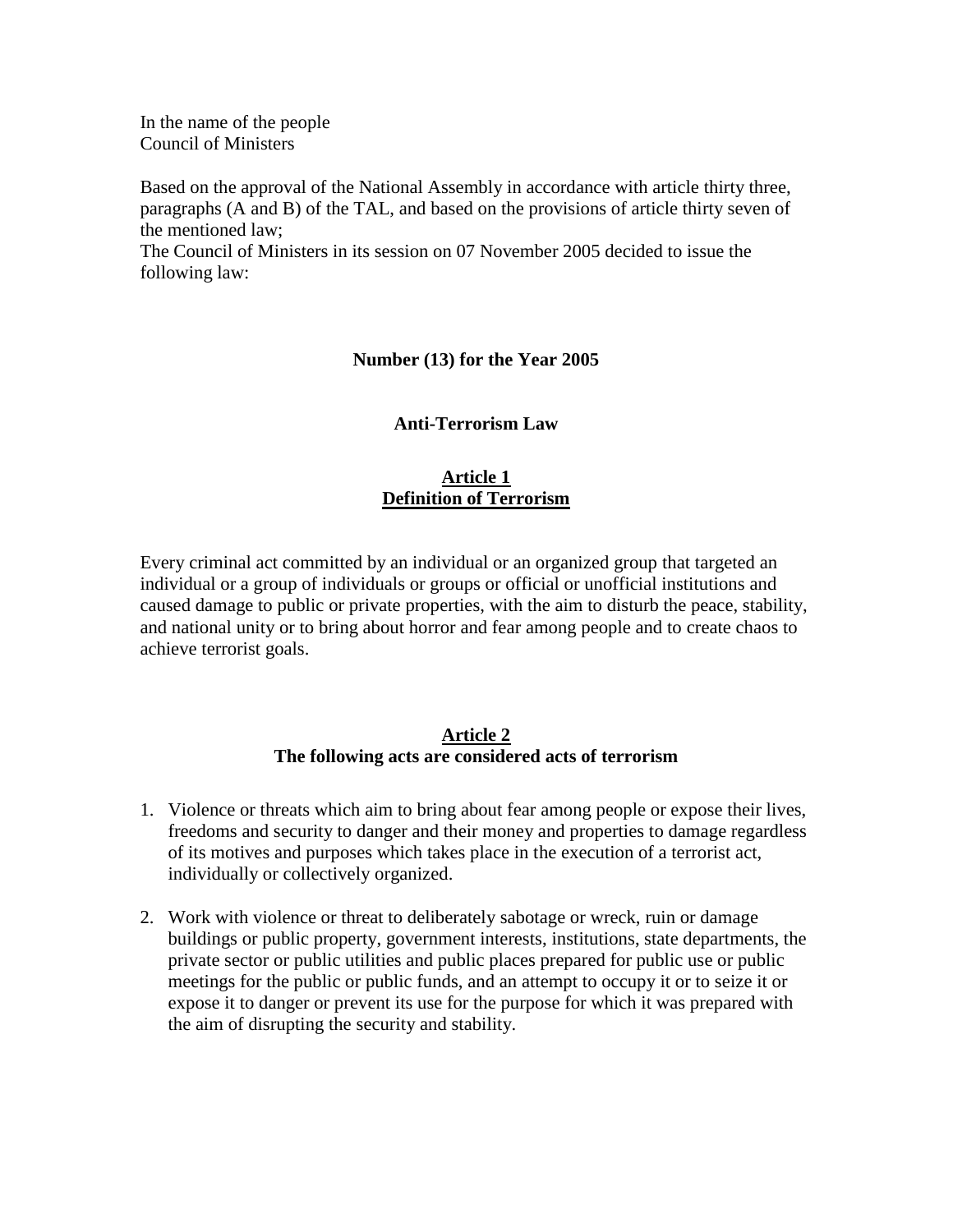- 3. Anyone who organized, chaired or participated in an armed terrorist gang that practices and plans for terrorism and also contributes and participates in this act.
- 4. Use violence or threat to stir up sectarian strife or civil war or sectarian infighting by arming citizens or by encouraging them to arm themselves and by incitement or funding.
- 5. Assail with firearms army and police offices, volunteer centers, security offices, and assault national military troops or their reinforcement, communication lines or their camps or bases, with a terrorist motive.
- 6. Assault with firearms, with a terrorist motive, embassies and diplomatic entities throughout Iraq as well as all Iraqi institutions, foreign and Arab companies and institutions and governmental and non-governmental and international organizations operating in Iraq in accordance with a valid agreement.
- 7. Use, with terrorist motives, explosive and incendiary devices designed to kill people, and possess the ability to do so, or to spread fear among the people, either through blowing up or releasing or spreading, or planting or bubby trapping equipment or human bodies, regardless of their forms or through the effect of poisonous chemicals or biological agents or similar radioactive materials or toxins.
- 8. Kidnap or impede the freedoms of individuals or detain them either for financial blackmailing for political, sectarian, national, religious or racially beneficial purposes that threaten security and national unity and promote terrorism.

# **Article 3 The following acts are specifically considered amongst the crimes against State security**

- 1. Any act with terrorist motives, that threatens the national unity and the safety of society and affects the State security and its stability or weakens the capacity of the security services in defending and protecting the security of citizens, their properties, State borders and its institutions either through armed confrontation with State forces or any other act that deviates from the freedom of expression which the law guarantees.
- 2. Any act that includes the attempt to use force or violence to overthrow the regime or the form of government as set forth in the Constitution.
- 3. Any one who led, for a criminal purpose, a branch of the armed forces, military checkpoint, a harbor, airport or any military site or city without being authorized by the government.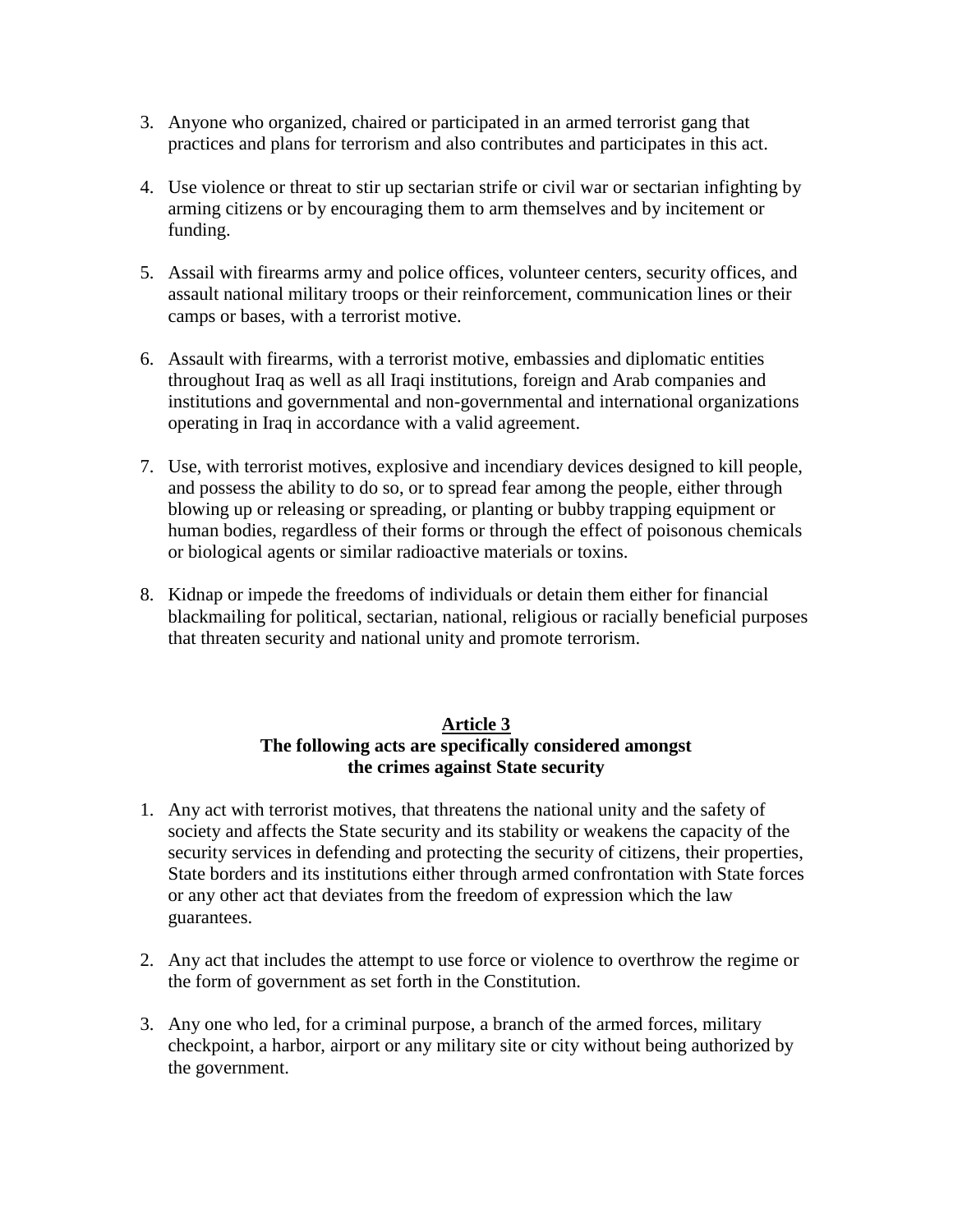- 4. Any one who attempts to incite an armed rebellion against the authority established in accordance with the constitution or participates in a conspiracy or a gang formed for the same purpose.
- 5. Any act by a person who had authority over individuals in the military and asked or charged them with the task of impeding orders of the government.

# **Article 4 Penalties**

- 1. Any one who committed, as a main perpetrator or a participant, any of the terrorist acts stated in the second & third articles of this law, shall be sentenced to death. A person who incites, plans, finances, or assists terrorists to commit the crimes stated in this law shall face the same penalty as the main perpetrator.
- 2. Any one, who intentionally covers up any terrorist act or harbors a terrorist with the purpose of concealment, shall be sentenced to life imprisonment.

# **Article 5: Waiver of Punishment, Legal Excuses and Extenuating Legal Circumstances**

- 1. Any one, who provides to the competent authorities before a crime is discovered or during its planning, information that contributes to the arrest of the criminals or prevents the execution of the operation, shall be pardoned.
- 2. Information, offered voluntarily by a person to the competent authorities after a crime is committed or after it is discovered by the authorities and before the person is arrested which leads to the arrest of the other participants, shall be considered an extenuating excuse for reducing the penalty stated in the second article of this law and the punishment shall be imprisonment.